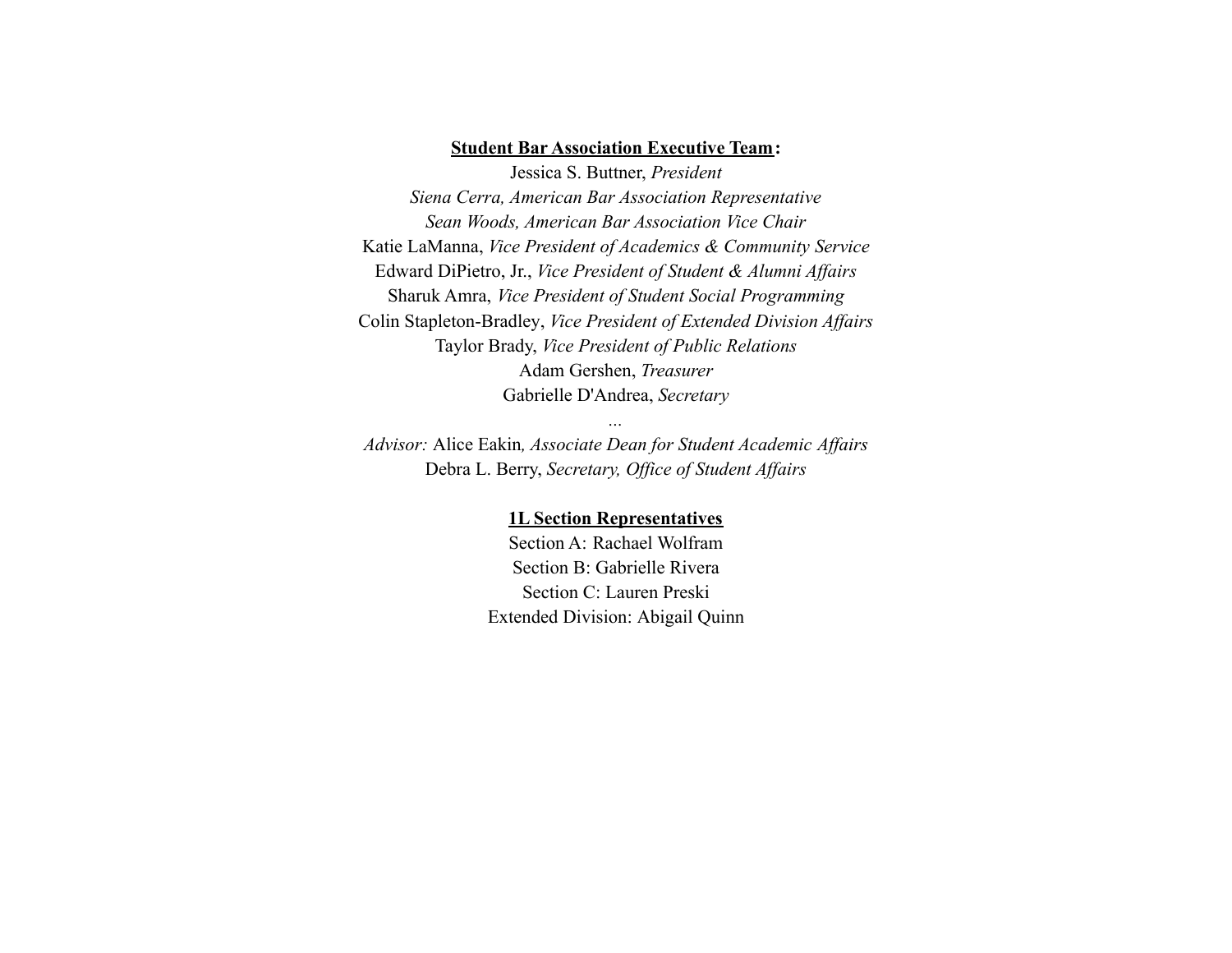| <b>Committees</b>                     |                                                              |                                      |                                    |                                  |                                   |                                           |                                             |  |  |  |  |  |  |
|---------------------------------------|--------------------------------------------------------------|--------------------------------------|------------------------------------|----------------------------------|-----------------------------------|-------------------------------------------|---------------------------------------------|--|--|--|--|--|--|
| American<br>Bar<br><b>Association</b> | <b>Academics &amp;</b><br><b>Community</b><br><b>Service</b> | <b>Student Social</b><br>Programming | Student &<br><b>Alumni Affairs</b> | <b>Finance/Budget</b>            | <b>Public</b><br><b>Relations</b> | <b>Evening Division</b><br><b>Affairs</b> | <b>1L</b> Section<br><b>Representatives</b> |  |  |  |  |  |  |
| Siena Cerra**                         | Katie<br>LaManna**                                           | Sharuk Amra**                        | Edward<br>DiPietro, Jr.**          | Adam Gershen**                   | Taylor<br>Brady**                 | Colin<br>Stapleton-Bradley*               | Jessica Buttner**                           |  |  |  |  |  |  |
| Sean Woods                            | Bar Prep<br>Liaison:<br>Mackenzie<br>Boyer                   | Evan Brown                           | Yese A. Balogun                    | Jessica S. Buttner               | Zachary T<br>Bonner               | Kiera C. Gwynn*                           | $A$ :<br>Rachael Wolfram                    |  |  |  |  |  |  |
| Clifford R.<br>Wood, Jr.              | Community<br>Service Chair:<br>Alexa Curran                  | Katie LaManna                        | Kiera C.<br>Gwynn*                 | 3L - Benjamin<br>Campbell        |                                   | Marissa Lelii*                            | <b>B</b> : Gabrielle Rivera                 |  |  |  |  |  |  |
|                                       | Lexis/Westlaw<br>Liaison:<br>Melanie Fey                     | Chris Oakley                         | Joshua Hall                        | 2L - Taylor Nacci                |                                   | Abigail Quinn*                            | C: Lauren Preski                            |  |  |  |  |  |  |
|                                       | Jep-BAR-dy<br>Liaison:<br>Marissa Lelii*                     | Amanda Toto                          | Brett A.<br>MacKell                | ED - Colin<br>Stapleton-Bradley* |                                   |                                           | W: Abigail Quinn*                           |  |  |  |  |  |  |
|                                       | Library<br>Liaison:<br>Margaret<br>Ryder                     |                                      |                                    | 1L - Abigail<br>Quinn*           |                                   |                                           |                                             |  |  |  |  |  |  |

**\*Evening Division Student**

**\*\*Committee Chair**